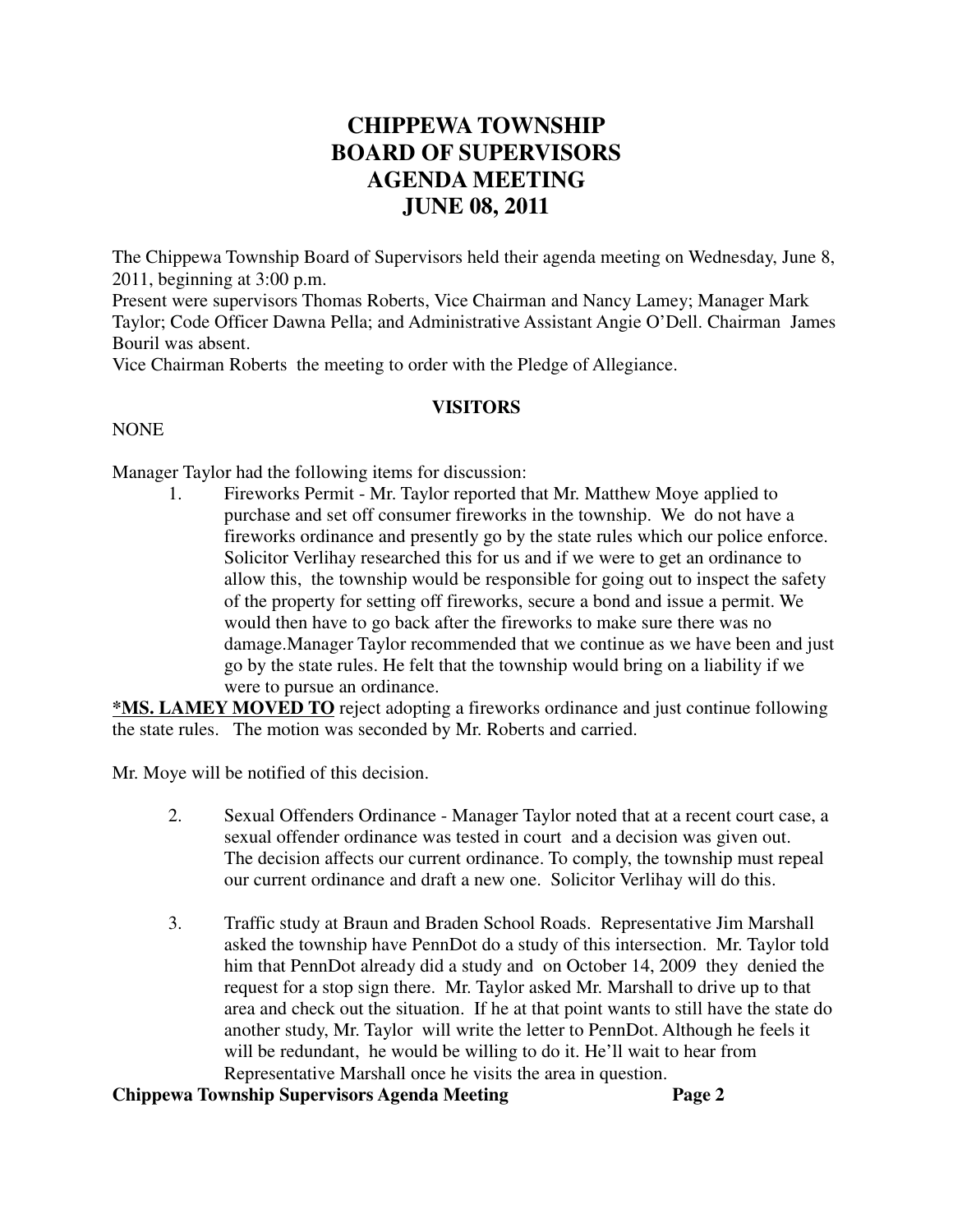### **June 8, 2011**

- 4. Garbage Exemption Request Manager Taylor had a request from Chippewa Alliance Church on  $37<sup>th</sup>$  Street Ext. to exempt their parsonage from garbage pick up. That property has always been exempt and inadvertently got put back on the billing list. The supervisors agreed to the exemption. The church trustee and Valley Waste will be notified of this decision.
- 5. Tri-County Airport Partnership Manager Taylor attended a meeting on June 3, 2011 at the Beaver County Court house presented by the Aerotropolis Initiative. This consulting company wants to do an airport study to determine if it is feasible to have a joint partnership with Allegheny, Beaver and Washington Counties to commit to having Aerotropolis see if there is an interest for bigger companies moving into the area around the Pittsburgh Airport. If there is interest in some bigger companies moving into the area, it would benefit the communities represented at the meeting which were Hopewell, Aliquippa, Monaca, Center, Chippewa and Big Beaver. These communities were picked because they all have attributes that bigger companies could use in conjunction with the Pittsburgh Airport; for example, our county airport. There will be additional meetings if this study is to be carried forward. Mr. Taylor

said he will attend one of the next meetings which will be at Robert Morris University on June 13 and 14, 2011.

- 6. Marcellus Shale Symposium There will be a meeting on the Marcellus Shale on Tuesday, June 21, 2011 from 6:00 p.m. to 8:30 p.m. at Beaver County Community College. It is for Beaver County Regional COG members and local government officials to discuss possible government concerns, restrictions and opportunities relating to the Marcellus Shale projects. It will help municipalities to develop their ordinances regarding Marcellus drilling. Mr. Taylor is planning to attend.
- 7. Resolution No. 2011 9 This is a resolution to set up an escrow account for a burned out property at 114 Braden School Road under the ownership of Lazdog, LLC. The fire insurance company will send us a check to hold in escrow until the house has been torn down. We have to open an interest bearing account to deposit the check from the insurance company.

**\*MS. LAMEY MOVED TO ADOPT** Resolution No. 2011 - 9 to open an interest bearing escrow account for the property at 114 Braden School Road. The motion was seconded by Mr. Roberts and carried.